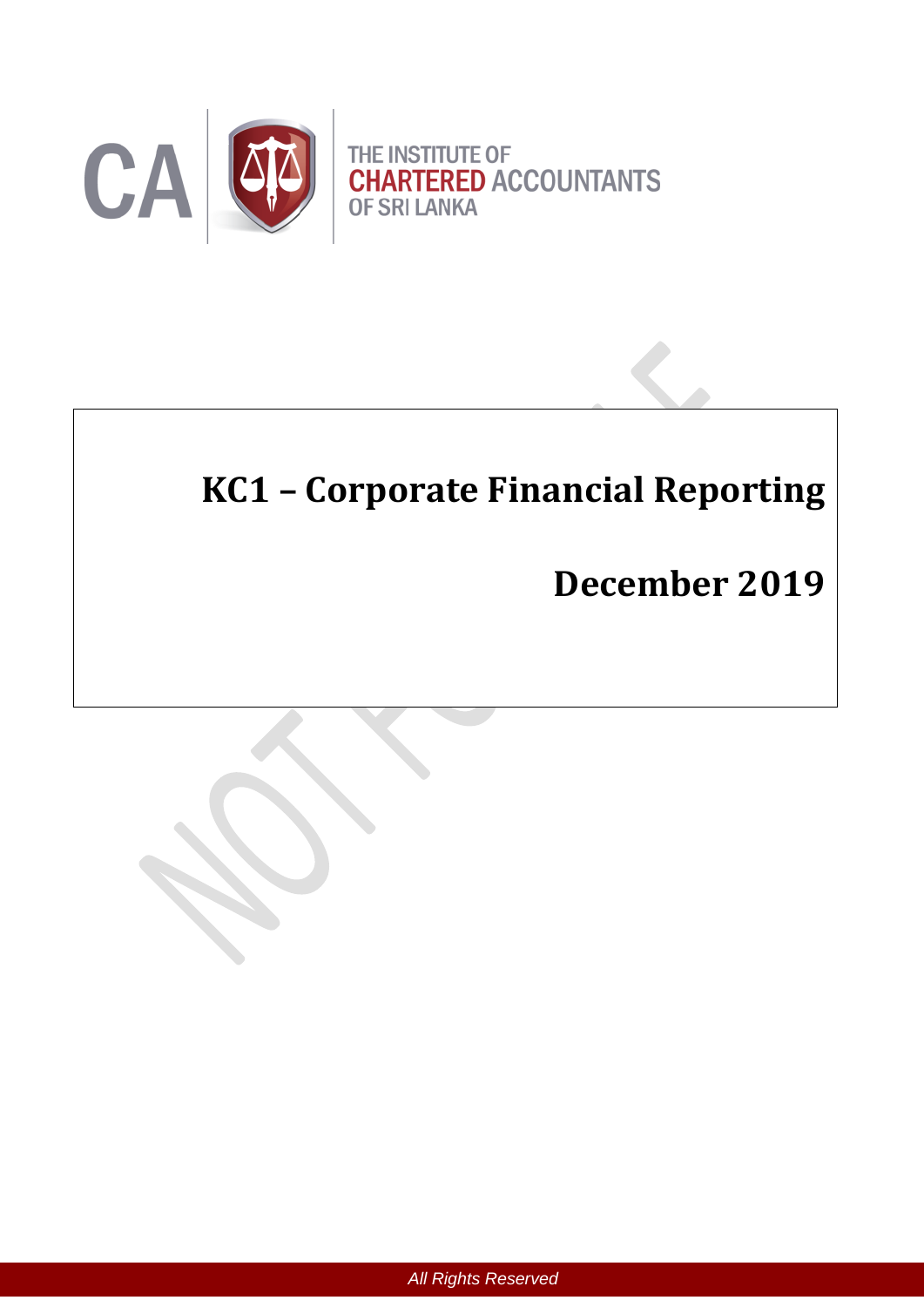### **Answer 01**

| Relevant Learning Outcomes/s: 1.1, 5.1             |  |
|----------------------------------------------------|--|
| Study text reference: Page 287-292, 297-329, 13-18 |  |
|                                                    |  |

(a) Identifying each promise in the contract as a separate performance obligation affects both when and how much revenue should be recognized.

A performance obligation is a promise to transfer to the customer either;

- A good or service (or bundle of goods or services) that is distinct or<br>- A series of distinct goods or services that are substantially the same
- A series of distinct goods or services that are substantially the same and that have the same pattern of transfer, to the customer.

A good or service that is promised to a customer is distinct if both of the following criteria are met.

- The customer can benefit from the good or service either on its own or together with other resources that are readily available to the customer; and
- The entity's promise to transfer the good or service to the customer is separately identifiable from other promises in the contract

Accordingly the following can be identified as separate performance obligations.

- Wifi router (the company sells the routers separately, the customer can use it with other resources)
- Voice and data a bundle of services and the bundle can be considered as one PO. (This is because the service is not distinct within the context of the contract,(para 27), their objective per the nature of the promise, being to transfer the service, as a combination (bundle of services).

The option to acquire extra data and voice at a price that *reflect standalone selling price* does not provide the customer a material right and therefore is not a separate PO (para B 41)

Connection fee is not a separate PO, it is an advance payment for future telecommunication services. (B48-B51)

In deciding the amount to be recognized as revenue, transaction price should be allocated to each PO in an amount that depicts the amount of consideration to which the entity expects to be entitled to in exchange for transferring the promised goods or services to the customer. (Para 73)

To meet the allocation objective, transaction price should be allocated to each PO on a relative standalone selling price basis. Accordingly,

| Standalone selling price of WiFi router         | 3,000<br>Rs.        |
|-------------------------------------------------|---------------------|
| Standalone selling price of services (5,000*24) | Rs. 120,000         |
| Total                                           | Rs. 123,000         |
| Transaction price of the contract               | Rs. 120,000         |
| Allocation;                                     |                     |
| For wifi router (3000/123000*120,000)           | 2,927<br>Rs.        |
| For telecom services (120000/123000*120,000)    | Rs. 117,073         |
|                                                 | Rs. 4,878 per month |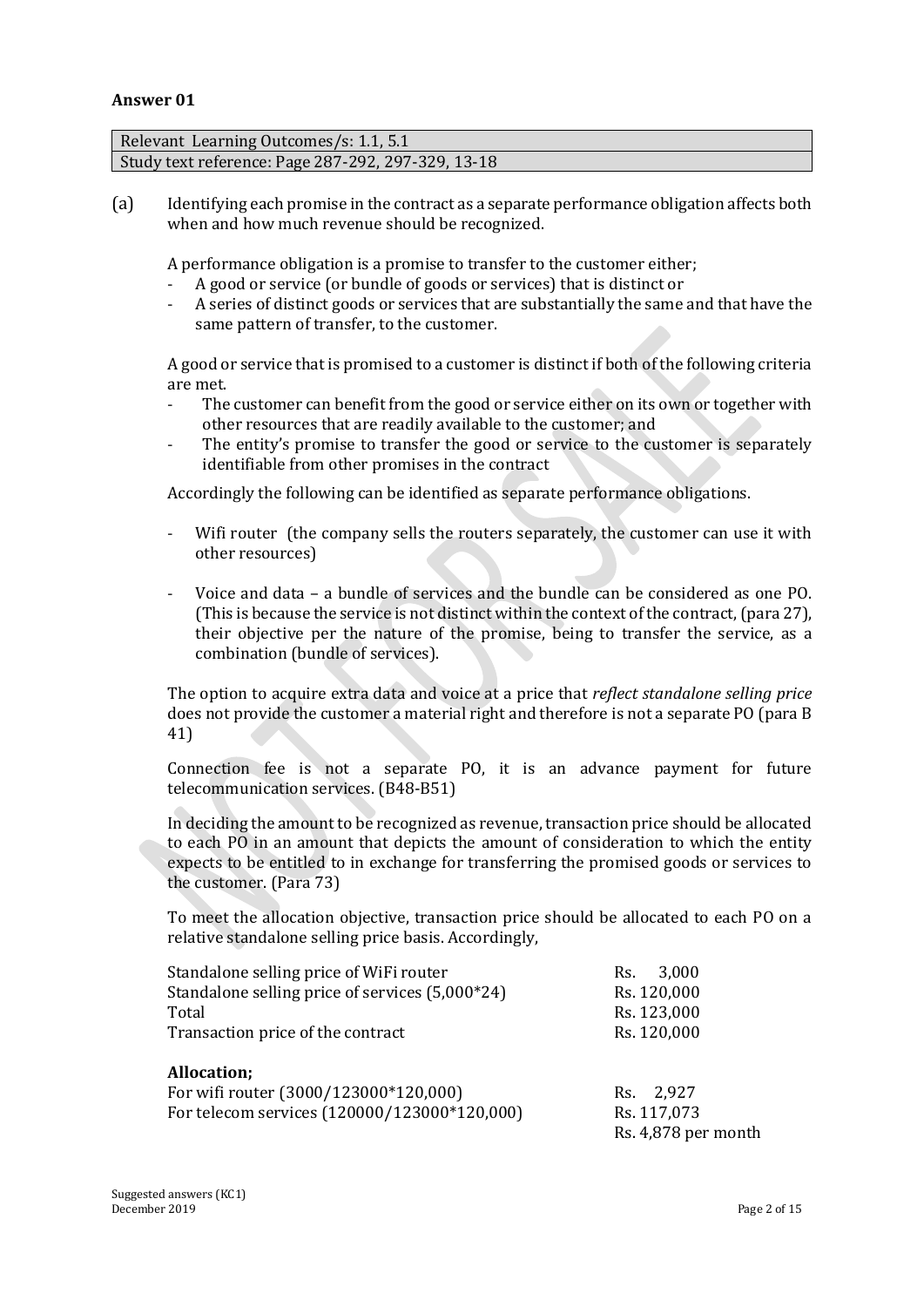## **Revenue to be recognized for 2018/2019;**

Revenue for the router should be immediately recognized as it is delivered to the customer.

Revenue from providing data and voice services should be recognized monthly (Rs. 4,878 per month). For the year Rs. 58,536/-

Extra usage does not amount to a separate PO and therefore, revenue to be recognized as and when services are used by the customer.

Revenue for the year from extra data  $(5GB*.20*1000) =$  Rs. 1,000 Revenue from extra voice minutes (400\*2) Rs. 8,00

Connection fee should be deferred and amortised over the contract period as it is relevant for future services

For  $2018/2019 - (1000/2) =$ Rs. 500

(b) As per LKAS 12, a deferred tax asset shall be recognized for the carryforward of unused tax losses to the extent that it is probable that future taxable profit will be available against which the unused tax losses can be utilized.

Existence of unused tax losses is strong evidence that future taxable profit may not be available.

Therefore, when an entity has recent tax losses, the entity recognizes a deferred tax asset for unused tax losses only to the extent of availability of taxable temporary differences or when there is convincing other evidence that sufficient taxable profit will be available to be utilized to carryforward tax losses.

DPL's forecast shows a very high growth in taxable profits, assuming its entering into new markets. However, DPL has not yet formulated strategies to address competitiveness of such new markets. Further, actual historical results do not show a growth in profits. Instead the profits have declined. Accordingly, it is not clear how DPL will meet the budget and it is uncertain that DPL will have taxable profits to utilize tax losses carried forward, before they expire as per the new tax law.

Further there are no tax planning opportunities available to DPL that will create taxable profits in the near future

Accordingly, recognizing a deferred tax asset on tax losses carried forward as at 31 March 2019, without convincing evidence of future taxable profits is not appropriate

The company has taxable losses while it has recorded profits for accounting purposes. This could be due to claiming significant amounts as capital allowances for tax purposes. This would suggest that there will be taxable temporary differences resulting from depreciation. If so the deferred tax asset should be limited to such taxable temporary difference

(c) You are a chartered accountant and as such bound by the CASL Code of Ethics. If you were to accept the CFO's and CEO's suggestion not to enquire about suspected journal entries or to delay the internal audit work, you would breach following ethical principles

Integrity - being honest in your professional conduct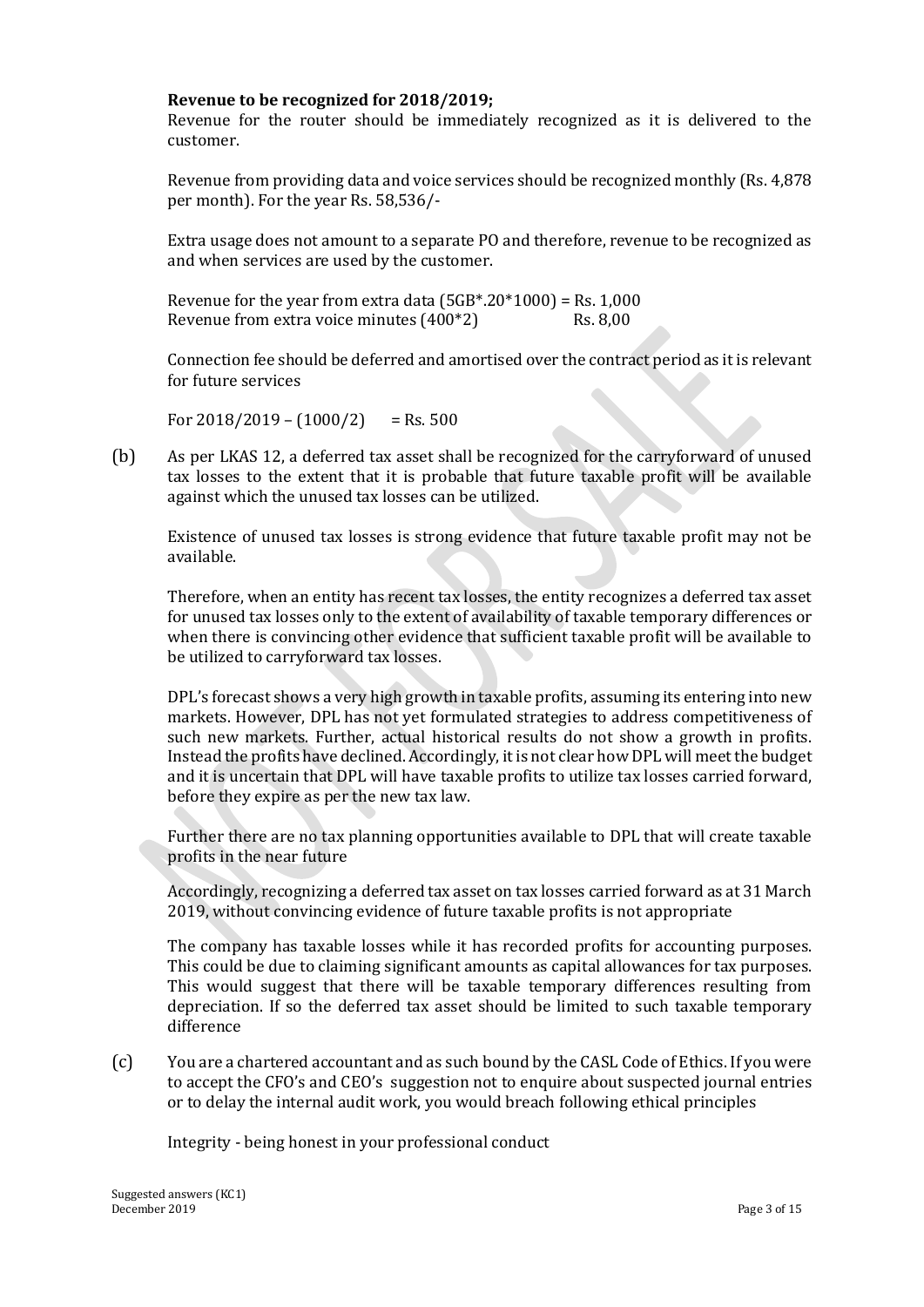Objectivity – requirement that a professional accountant should not allow bias, conflict of interest or the influence of others to override their professional judgment

You must comply with the requirements that an internal auditor should follow in such an instance. It is your responsibility to investigate the journal entries without adequate supporting explanations since it appears that the required internal controls have not been followed in passing such JEs.

You would face intimidation threat. Therefore, the following safeguards should be set in place.

You need to explain to the CFO and CEO that not following internal controls could even result in fraud and such JEs might have an impact on the financial statements causing them to be misleading and not in compliance with the financial reporting standards. Since CFO is also a chartered accountant you will need to remind him about his ethical responsibility.

You need to bring this matter to the audit committee immediately and should not stop investigating. If the audit committee does not act upon if you are required to be bring it to the attention of the Board.

Failing this, you need to obtain advice from CASL. If this issue cannot be resolved, you should consider resigning from the job.

**(Total: 25 marks)**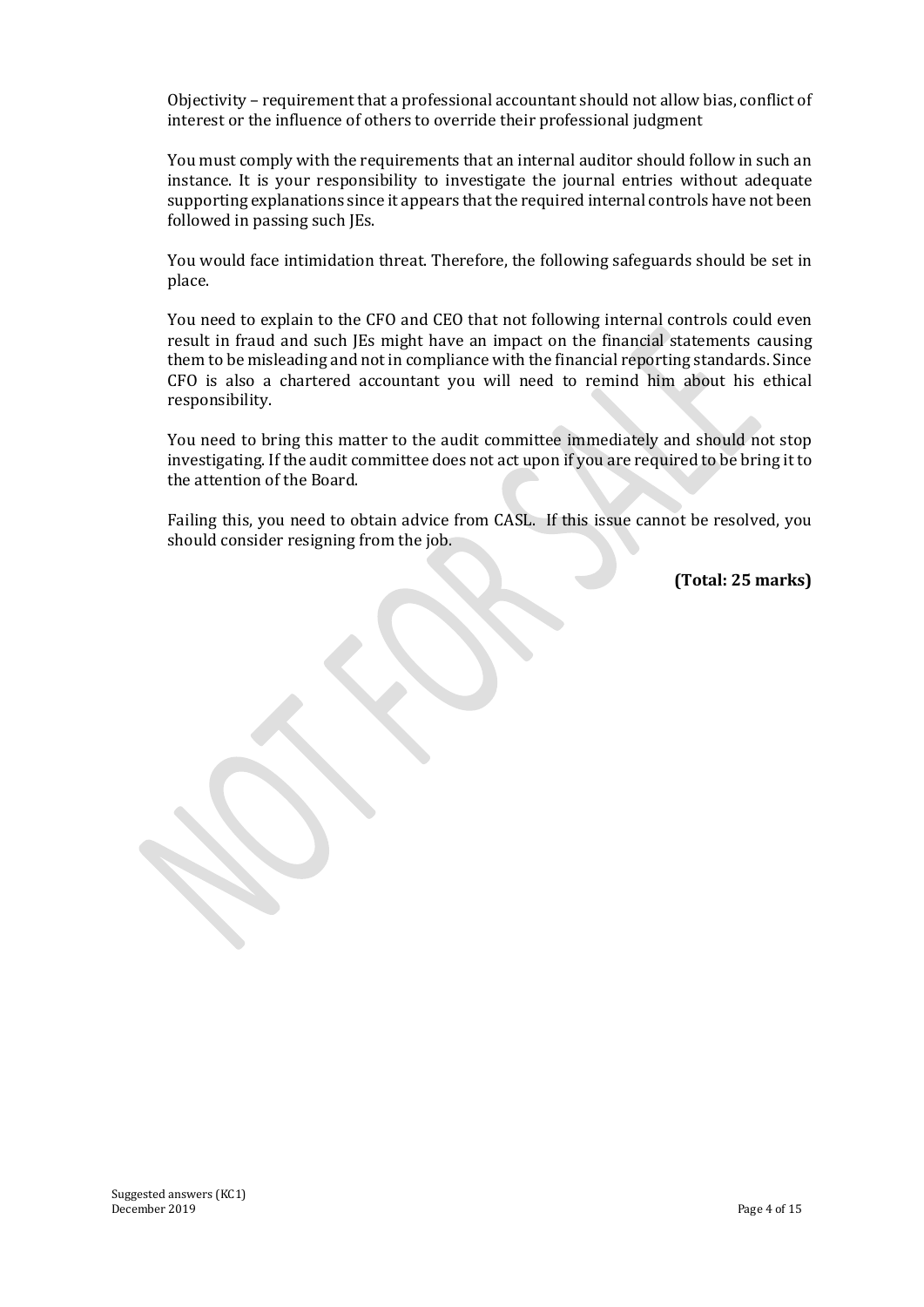#### **Answer 02**

| Relevant Learning Outcomes/s; 1.1, 4.1    |  |
|-------------------------------------------|--|
| Study text reference: 334-338, 370, 42-46 |  |

(a) The company is currently facing of serious loss of capital and is therefore required to improve the equity of the company.

## **Option 1**

A Participative Unit is a puttable financial instrument since it gives an option to the unit holder to redeem the unit after 5 years from the date of issue.

An instrument can be classified as an equity instrument if, and only if, both conditions (a) and (b) of paragraph 16 of LKAS 32 are met. However, there is an exception to these paragraphs i.e. paragraph 16A and 16B of LKAS 32. Since the terms and conditions of these participative units satisfy the conditions which must be met to classify as equity given in paragraph 16A and 16B of LKAS 32, these participative units can be classified as equity.

Accordingly, funds collected by issuing participative units is required to be presented as part of equity of the company in the statement of financial position.

As these instruments are classified as equity, any discretionary distribution of these units should also be adjusted via equity**.**

#### **Option 2**

Hope PLC has to pay an annual cash coupon and may be required to repay its face value at the end of five years if the bond holder chooses not to exercise the conversion option. Therefore, there is a contractual obligation to pay cash that Hope PLC cannot avoid, which is a financial liability feature.

The bond contains an option to be converted into ordinary shares. Conversion terms that allow the bond holder to convert a bond into the number of ordinary shares equal, to the face value of the bond/market price of an ordinary share of the company if on the date of conversion. As the number of ordinary shares to be issued to extinguish a fixed liability amount, will vary depending on the market price of an ordinary share on the date of conversion, the aforesaid condition fails the 'fixed-for-fixed' test. Accordingly, the conversion feature does not meet the equity classification requirement.

Such a conversion feature is a derivative liability but, as the conversion price is set at the market price at conversion date, the derivative liability has no value.

Therefore, the entire proceeds should be classified under financial liabilities**.**

Coupon payments are mandatory, and will therefore be finance expenses to the company. However, these coupon payments will result in a tax saving

#### **Recommendation:**

Under option I dividend payment will be made at the discretion of the company and the amount of the dividend can be decided upon by the company, which creates a lower burden over the equity base of the company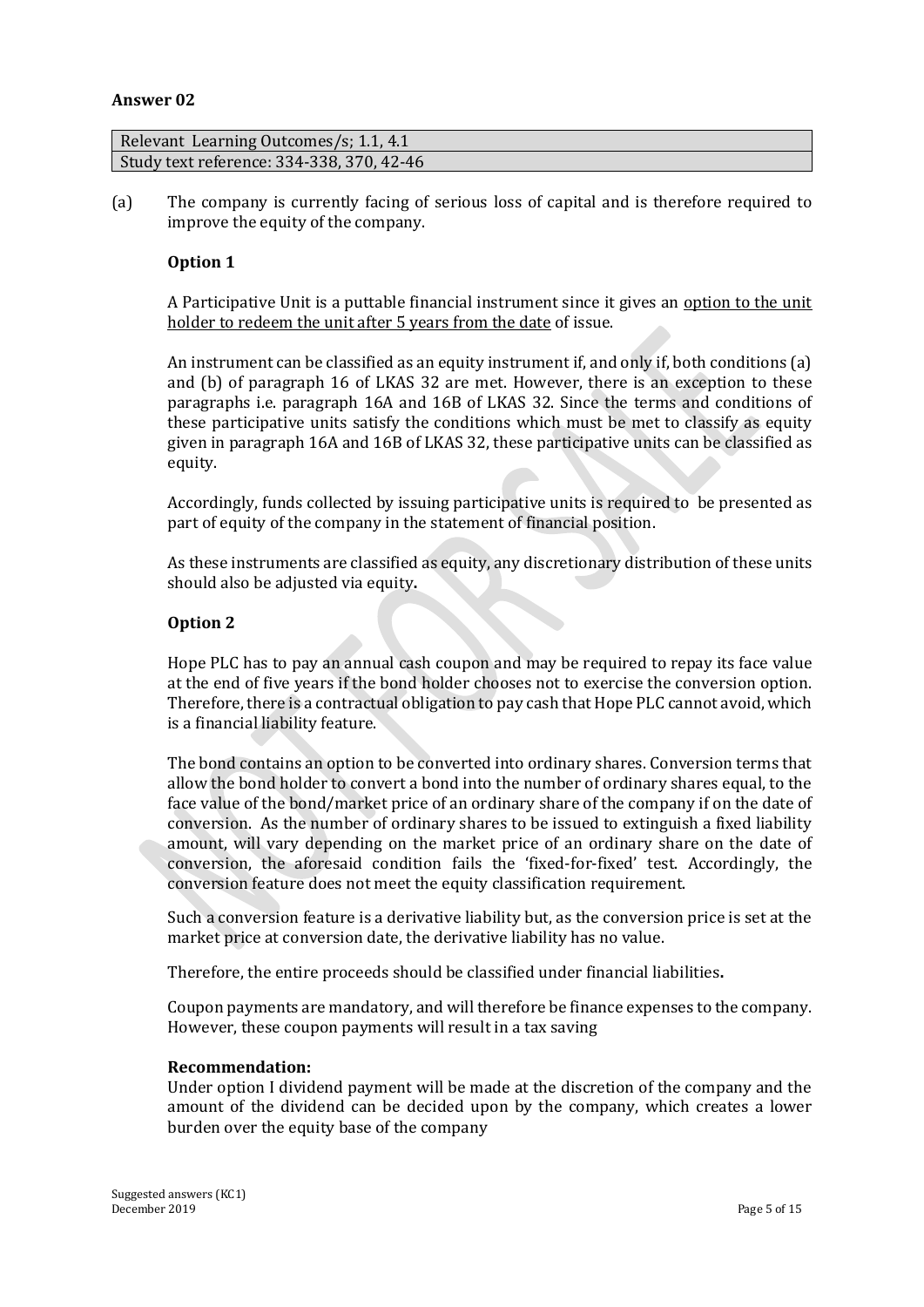Accordingly, to resolve the current situation of serious loss of capital to strengthen the equity base of the company and to repay a part of high cost borrowings, the best option will be the option 1**.**

(b)

| Period                   | <b>Beginning</b><br>Gross<br>carrying<br>value | Interest<br>revenue | Cash<br><b>Flow</b> | ending<br>Carrying<br>value | Impairment | Ending<br>Carrying<br>value net of<br>impairment |
|--------------------------|------------------------------------------------|---------------------|---------------------|-----------------------------|------------|--------------------------------------------------|
| 1 Jan 2019 - 31 Dec 2019 | 100                                            | 8.00                | -8                  | 100.00                      | 1.30       | 98.70                                            |

This is an investment in debt instruments measured at fair value through other comprehensive income.

The decrease in fair value of the bond is due to a change in market interest rate. HP has determined that there has not been a significant increase in credit risk since initial recognition of the bonds. Therefore, expected Credit Loss should be measured at an amount equal to 12 months expected credit loss**.**

As this is a debt instrument measured at fair value through other comprehensive income, impairment losses and interest are required to be recognized in the P/L. Fair value changes of the instrument should be reflected in OCI.

Accordingly, cumulative loss in OCI as at 31 Dec 2019 should be Rs.3.7 million (i.e. total fair value change of Rs.5 million (Rs.95 million - Rs.100 million) less the accumulated impairment provision of Rs. 1.3 million.

Impairment loss of Rs. 1.3 million and interest income of Rs. 8 million required to be recognized in P/L

Fair value of Rs.95 million should be reflected in the Statement of Financial position

(ii) This is an investment in equity instruments which are designated as an investment measured at fair value through other compressive income at the initial recognition.

Accordingly, fair value changes are required to be recognized in OCI.

Even though HP concludes that the decline in investment value is significant and prolonged no specific impairment test is required to determine an allowance for impairment as the investment is reflected at fair value, and impairment losses are not recycled to P/L

| Accordingly,                                                   |                  |
|----------------------------------------------------------------|------------------|
| Initial cost of the investment                                 | Rs. 60,000,000   |
| Carrying amount as at $31$ Dec $2018$ 6,000,000<br>$@7.50/-$   | Rs. 45,000,000   |
| Estimated Carrying amount as at 31 Dec 2019 6,000,000 @ 3.80/- | Rs. 22,800,000   |
| to be reflected in Statement of financial position             |                  |
| Fair value change for the year ended 31 Dec 2019               |                  |
| $(22,800,000-45,000,000)$                                      | Rs. (22,200,000) |
| To be charged to OCI for the year ended 31 Dec 2019            |                  |
| Cumulative fair value change reflected in reserve              |                  |
| $(22,800,000-60,000,000)$                                      | Rs. (37,200,000) |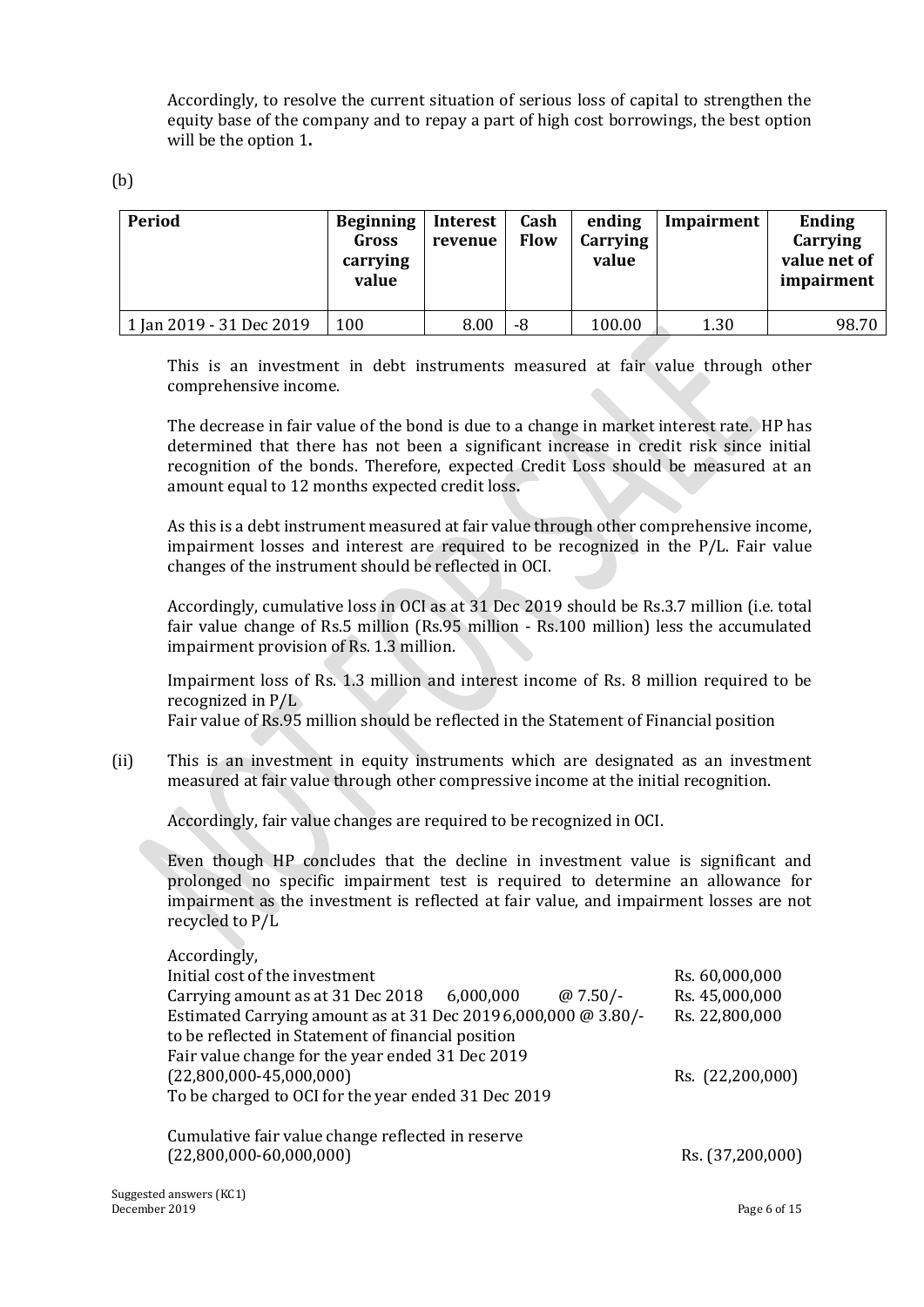(c) As per paragraph D.1.7 in the event the Net Assets of the company fall below 50% of the value of the company's shareholder's funds **the directors shall forthwith summon an EGM to notify shareholders of the position** and of remedial actions being taken. The directors should periodically report to the shareholders the progress being made regarding remedial actions**.**

Further, as per paragraph D.1.4., in the director's report the **directors should declare that, the business is a going concern** with supporting assumptions or qualifications as necessary.

Accordingly, Director's request the Finance Director of HP to negotiate with the external auditors to **postpone any possible** adjustment that can arise from the scenarios given in (b) as such an adjustment will shift the company again into a situation of serious loss of capital. This **is not in accordance with the board and directors responsibilities explained in corporate governance** and the **director will not be able to make a genuine statement** in the annual report as required by D.1.4.

Further, Mr. Thilak tries to hide the real situation of the company by **providing false** information which is in **violation of board's responsibilities** of ensuring an effective system to secure integrity of information, internal controls, business continuity and risk management, 'ensuring compliance with laws, regulations and ethical standards, ensuring that the company's values and standards are set with emphasis on adopting appropriate accounting policies and fostering compliance with financial regulations. (para A.1.2.)

## This responsibility further explains in

D.1 the Board should present a balanced and understandable assessment of the company's financial position, performance, business model, governance structure, risk management, internal controls and challenges, opportunities and prospects.

D 1.1. The Board should also present an Annual Report including Financial Statements that are true and fair, balanced and understandable and prepared in accordance with the relevant laws and regulations any deviations being clearly explained.

The Board should , before it approves the company's financial statements for a stated financial period, obtain from its CEO and CFO, a declaration that, in their opinion , the financial records of the entity have been properly maintained and that the financial statements comply with the appropriate accounting standards and give a true and fair view of the financial position and performance of the company and that the system of internal controls and risk management were operating effectively.

D. 1.5 The annual report should contain a statement setting out the responsibilities of the Board regarding the preparation and presentation of financial statements, together with a statement by auditors.

Also, **postpone such adjustments** which are required based on the accounting standards which **will impact on the responsibilities of the audit committee**.

D 3.2 The duty of the audit committee also includes ensuring compliance with financial reporting requirements and regulatory reporting.

Maintains accurate accounting and record keeping should be a key aspect included in the code of business conduct of the company as per paragraph D.5.1. of the code of corporate governance. Accordingly, the **said proposal violates aspects of the code of business conduct of the company**.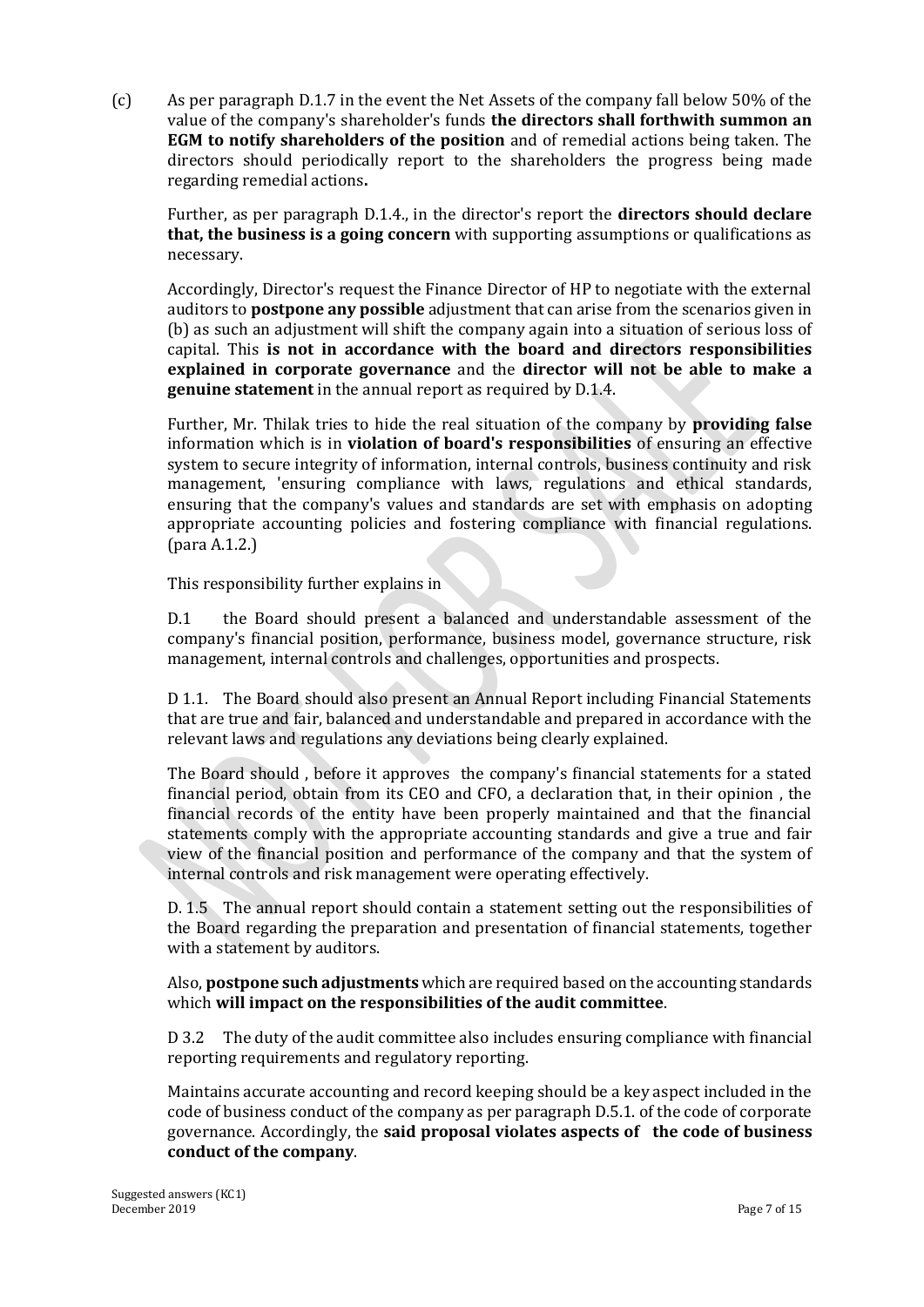## **Answer 03**

Relevant Learning Outcomes/s; 2.1, 2.3,1.1,3.1 Study text references: 570-589, 502-508, 728-750

(a) How the disposal should be reflected in the Consolidated Financial Statements of UEL for the year ended 31 March 2019

With the disposal of 50% in BPL, UEL's holding come down to 30%. With this % of holding UEL can appoint 1 director to the BPL's Board.

UEL loses control over BPL with the disposal as with a remaining 30% UEL can exercise significant influence over BPL as it can appoint 1 director out of 4, to the board of BPL. However BPL now becomes an associate of UEL and should be accounted under equity method. As per SLFRS 10 para 25,

- UEL requires to derecognize;
	- o the assets (including goodwill of Rs. 23 million) and liabilities of BPL at their carrying amounts at the date when the control is lost (i.e. 30 Sep 2019)

| o The carrying amount of any NCI in BPL at the date when control is lost |              |
|--------------------------------------------------------------------------|--------------|
| Carrying amount as at 31 March 2019 -                                    | Rs. 70 mn    |
| Share of subsequent profits                                              | Rs. 7.084 mn |
| $(Rs. 35,420*20%)$                                                       |              |
| Carrying value as at 30 Sep 2019                                         | Rs. 77.084mn |

- UEL requires to recognize;
	- o Remaining 30% at fair value as at 30 Sep 2019 (i.e. when the control lost) which is Rs. 107 mn in the consolidated financial statements.
	- o Recognize gain/loss from loss of control attributable to the former controlling interest.

|                                    |         | Rs. '000 |
|------------------------------------|---------|----------|
| FV of the consideration received   |         |          |
| Cash                               |         | 200,000  |
| Contingent consideration           |         |          |
| Year 1 (15mn/1.12)                 | 13,393  |          |
| Year 2 (10mn/1.12^2)               | 7,972   |          |
| Year 3 (8mn/1.12^3)                | 5,694   | 27,059   |
|                                    |         | 227,059  |
| FV of 30% retained                 |         | 107,000  |
|                                    |         | 334,059  |
| Less:                              |         |          |
| Net assets of BPB as at 31/03/2019 | 315,300 |          |
| Profit for the 9 months            | 35,420  |          |
| Goodwill                           | 23,000  |          |
| NIC at disposal                    | 77,084  | 296,636  |
| Gain on disposal                   |         | 37,423   |
|                                    |         |          |

o Recognize the interest income on contingent consideration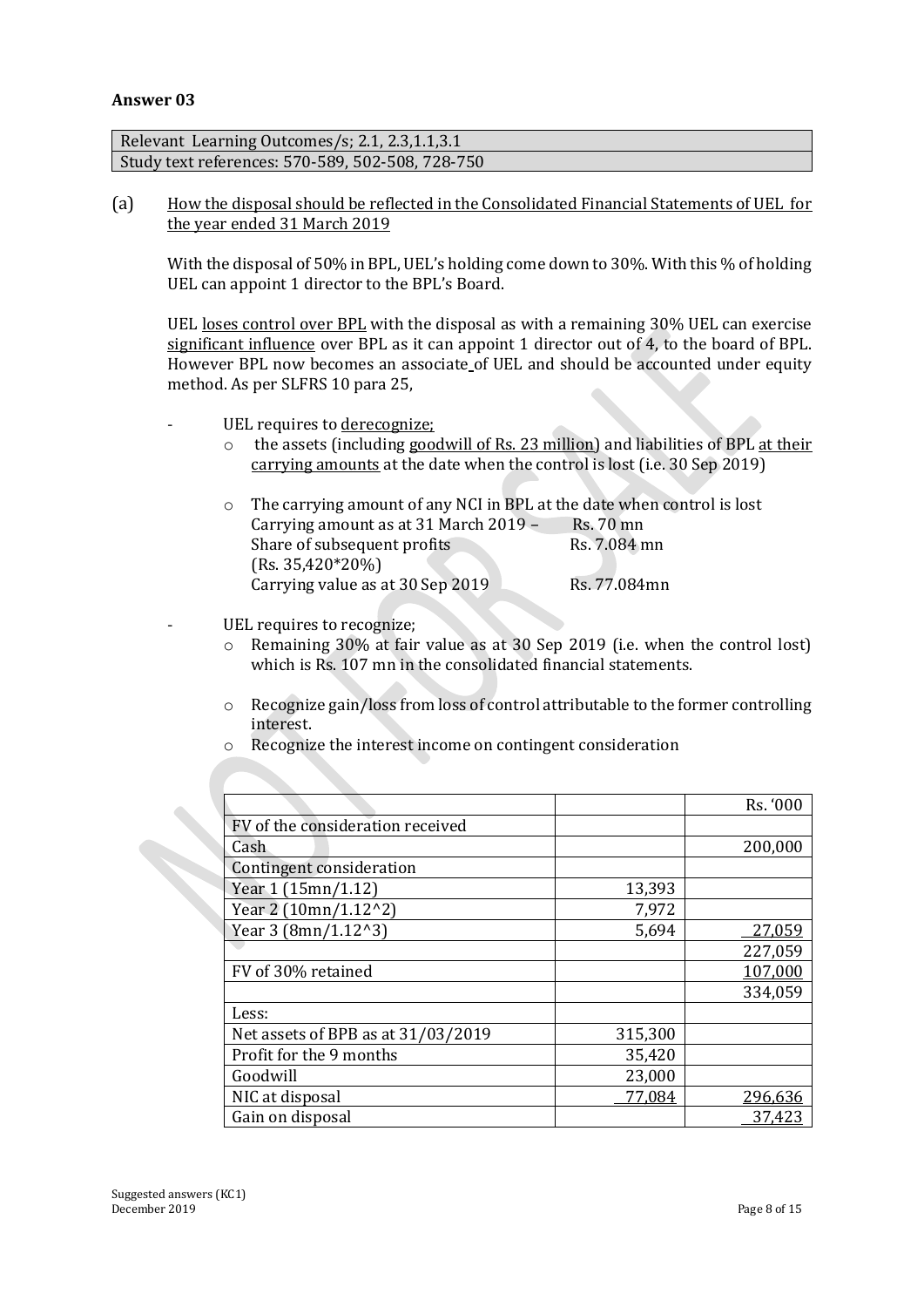UEL should consolidate results of BPL up to 30 Sep 2019 Disclosures that are required to be made in the consolidated financial statements for the year ended 31 March 2020

## **SLFRS 12**

The portion of the gain attributable to 30% retained at the date when control is lost.

| FV of 30% retained           | Rs. 107 mn    |
|------------------------------|---------------|
| $CV(30\%*(315.3mn+35.42mn))$ | Rs. 105.216mn |
| Gain                         | Rs. 1.784mn   |

The line item in profit or loss in which the gain or loss is recognized (if not presented separately) to be disclosed.

## **SLFRS 05**

This subsidiary can be identified as a discontinued operation under SLFRS 5. SLFRS 5 requires to disclose;

- A single amount in the statement of comprehensive income comprising the total of
	- o Post tax profit/loss of discontinued operation (i.e. Rs. 35.4mn) and
	- o Post tax gain or loss recognized on the disposal of the disposal group (i.e. Rs. 37.4 mn)

Accordingly, Profit for the year from discontinued operation is Rs. 72.8 mn and need to be presented in the SOCI.

- An analysis of the single amount – this can be presented in the notes

|                              | <b>Rs.000</b> |
|------------------------------|---------------|
| Revenue                      | 332,100       |
| Cost of Sales                | (265, 680)    |
| Gross profit                 | 66,420        |
|                              |               |
| Administration expenses      | (23, 100)     |
| <b>Distribution Expenses</b> | (4,300)       |
| <b>Finance Cost</b>          | (1,200)       |
|                              |               |
| Profit before taxation       | 37,820        |
| Taxation                     | (2,400)       |
| <b>Profit after tax</b>      | 35.420        |

Gain from disposal of the subsidiary – Rs. 37.4 mn (related income tax expenses also should be disclosed)

- The net cash flow from operating, investing and financing activities should be disclosed
- The amount of income from discontinued operation attributable to owner of the parent  $(35,420,000*80\% + 37,423,000 = 65,759,000)$
- Comparative amounts in the income statement of discontinued operations need to be presented.
	- summarized financial information about the associate should be disclosed
	- any other disclosure on SLFRS 12 on associate should also be disclosed.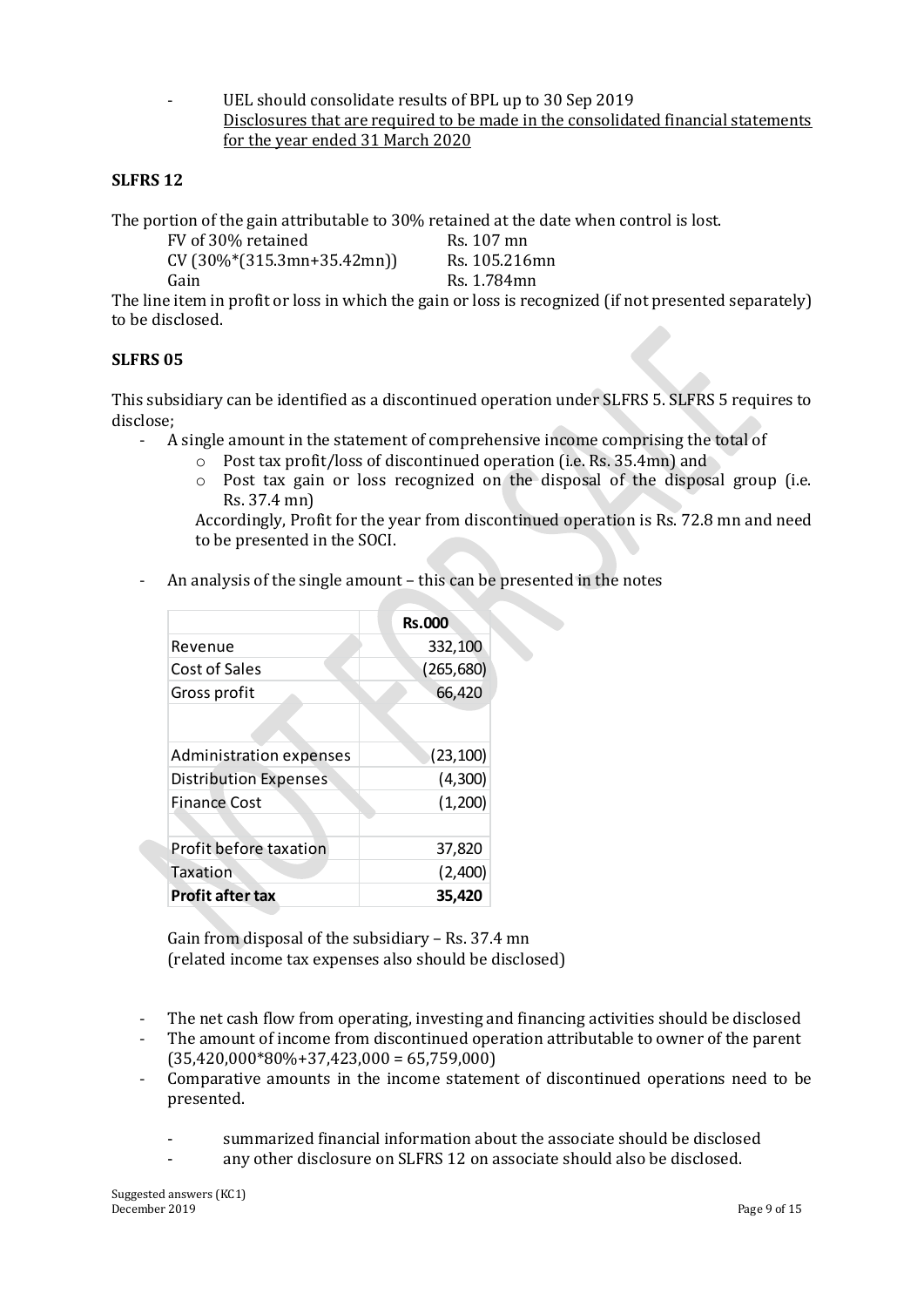## **LKAS 07**

- The total consideration paid or received.
- The portion of the consideration consisting of cash and cash equivalents.
- The amount of cash and cash equivalents in the subsidiaries or other businesses over which control is obtained or lost.
- The amount of the assets and liabilities other than cash or cash equivalents in the disposed subsidiary by classifying each major category
- (b) Evaluation of the rights
	- i. Right to approve capital expenditure is a protective right granted to UEL as it is beyond the activities in the ordinary course of the business (relating to exceptional circumstances). This right does not give any power to UEL over BPL. Therefore exercise of this right will not change any accounting by UEL subsequent to disposal of 50%.
	- ii. As the call options are exercisable at fair value, they are neither in nor out of the money. So the exercise price does not create financial barriers to exercise the options. If exercised UEL will get the voting rights of 50% which will give UEL the power to control BPL. However, as information relevant to exercise the rights is to be obtained from a third party, in practical terms UEL may not be able to get such information as giving the information amounts to transfer of control. So it creates a barrier to exercising the options. In that case these options are not substantive to give UEL power over BPL, and there will not be any change to the accounting for disposal. However, it is required that all available information is evaluated, to ascertain if there is practical ability to exercise the options.
- (c) Under SLFRS 16, Lessees are required to initially recognise a lease liability for the obligation to make lease payments and a right-of-use asset for the right to use the underlying asset during the lease term.

The lease liability is measured at present value of the lease payments to be made over the lease term.

The right-of-use asset is initially measured at the amount of the lease liability, adjusted for lease prepayments, lease incentives received, the lessee's initial direct costs (e.g., commissions) and an estimate of restoration, removal and dismantling costs.

Lessees accounts create the lease liability to reflect the interest component and reduce the liability to reflect lease payments made. The related right-of-use asset is depreciated in accordance with the depreciation requirements of LKAS 16 Property, Plant and Equipment.

UEL has already accounted for the leasehold right to the bare land and for the lease liability. Assuming that the liability had been measured at present value of the lease payments, there will not be any change to the present accounting.

| ٠ |        |  |
|---|--------|--|
|   |        |  |
|   | $\sim$ |  |

| <b>Profitability Ratios</b>         | 2019 | 2018 | 2017 |
|-------------------------------------|------|------|------|
| Employed<br>Capital<br>Return<br>on |      |      |      |
| (ROCE)                              | 9%   | 12%  | 13%  |
| Gross profit margin                 | 19%  | 20%  | 22%  |
| PBIT margin                         | 17%  | 20%  | 21%  |
| Net profit margin (before tax)      | 5%   | 6%   | 12%  |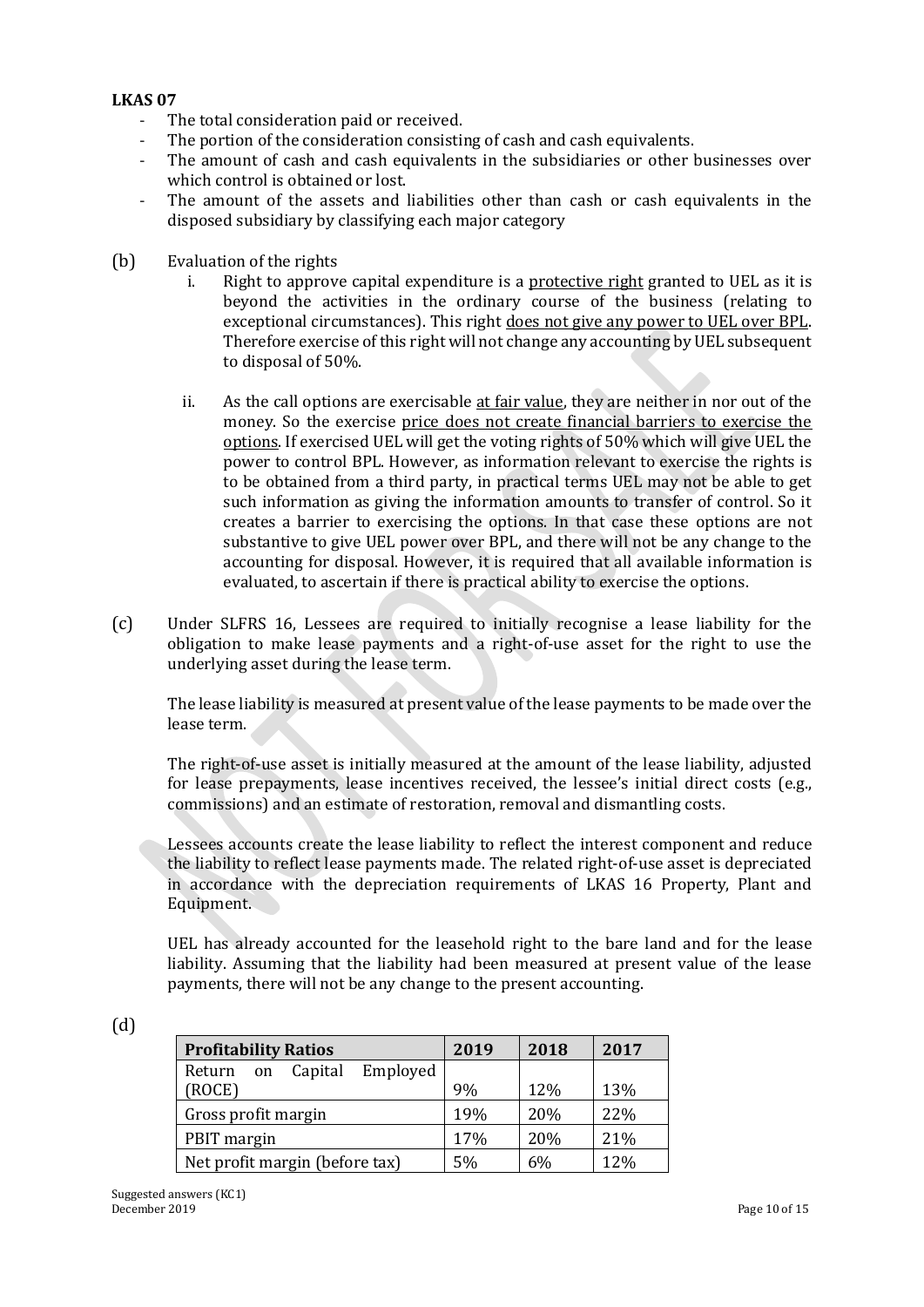## **Profitability**

All profitability ratios show a decreasing trend over the last two years. The decreasing ROE indicates that the Shareholders' funds have not been utilized to make profits over the last two years.

All other profitability ratios of UEL have decreased over the last two years mainly due to the effects of decreasing revenue by 3%, the decreases in fair value gains by 38% in 2019 compared to 2018 and the increase in admin costs by 5% compared with the previous year. However, the, Impact of the said decrease on PBIT and NP was slightly lowered due to the benefit of reduction in COP and Finance cost in 2019 compared to 2018. Net finance cost has increased by 58% in 2018 and by 36% in 2019 when compared with the net finance cost of FY 2017 which are resulted in a significant decrease in profitability over the three year period.

UEL's revenue represents 80% from tea sales and 20% from rubber sales during the year. They have 7 tea estates and 2 rubber estates. Even though, the tea segment recorded an increase in sales compared with the previous year, overall revenue decreased due to the significant decrease in the rubber segment.

When compared with 2018, UEL's rubber production had decreased by 14% and average selling prices had decreased by 15%. As a result, revenues from rubber production had decreased by 30% compared with the previous year. This was due to adverse weather condition and employee strikes which had taken place during the year.

UEL's revenue from Tea sales had increased by 8% compared with the previous year. During the year 2018, overall tea production (Kg) had increased by 12% compared with the previous year. However, the benefit gained from the increased volume had been eroded by the decline in the NSA of the Tea, and as such overall growth was limited to 8%.

Overall cost of productions of the company had decreased by 1% as the cost of production of Tea had decreased by Rs. 5/- compared with the last year. Accordingly, UEL had saved Rs. 36 of cost from tea production. However, the COP of rubber had increased by Rs. 20/ and accordingly the overall reduction in cost of production was limited to 1%.

UEL has been able to reduce its bank overdrafts significantly by 42% compared with last year resulting in a reduction in Finance Costs if 15% compared with the prior year. (Page 08 preseen)

Due to the reasons mentioned above, the NP margin, PBIT margin and GP margin have decreased over the last three years UELs equity and net assets have increased approximately by 4% and 12% respectively which resulted in the decrease in ROCE as there was in adequate profit growth resulting from the increased asset base.

However, UEL had performed well in the Tea segment compared to the overall tea market in Sri Lanka. Overall tea production and revenues had fluctuated over the current period and special sales also declined. The Tea market had faced several difficulties due to government policies and weather conditions that prevailed in the country (Page 12/13).

Therefore, UELs profitability continues to indicate a negative trend. The following measures could be taken by a potential investor to improve or manage UEL's profitability in ensuing years.

Negotiations with employee unions to mitigate strikes which was essential for increased rubber production and utilising employees efficiently.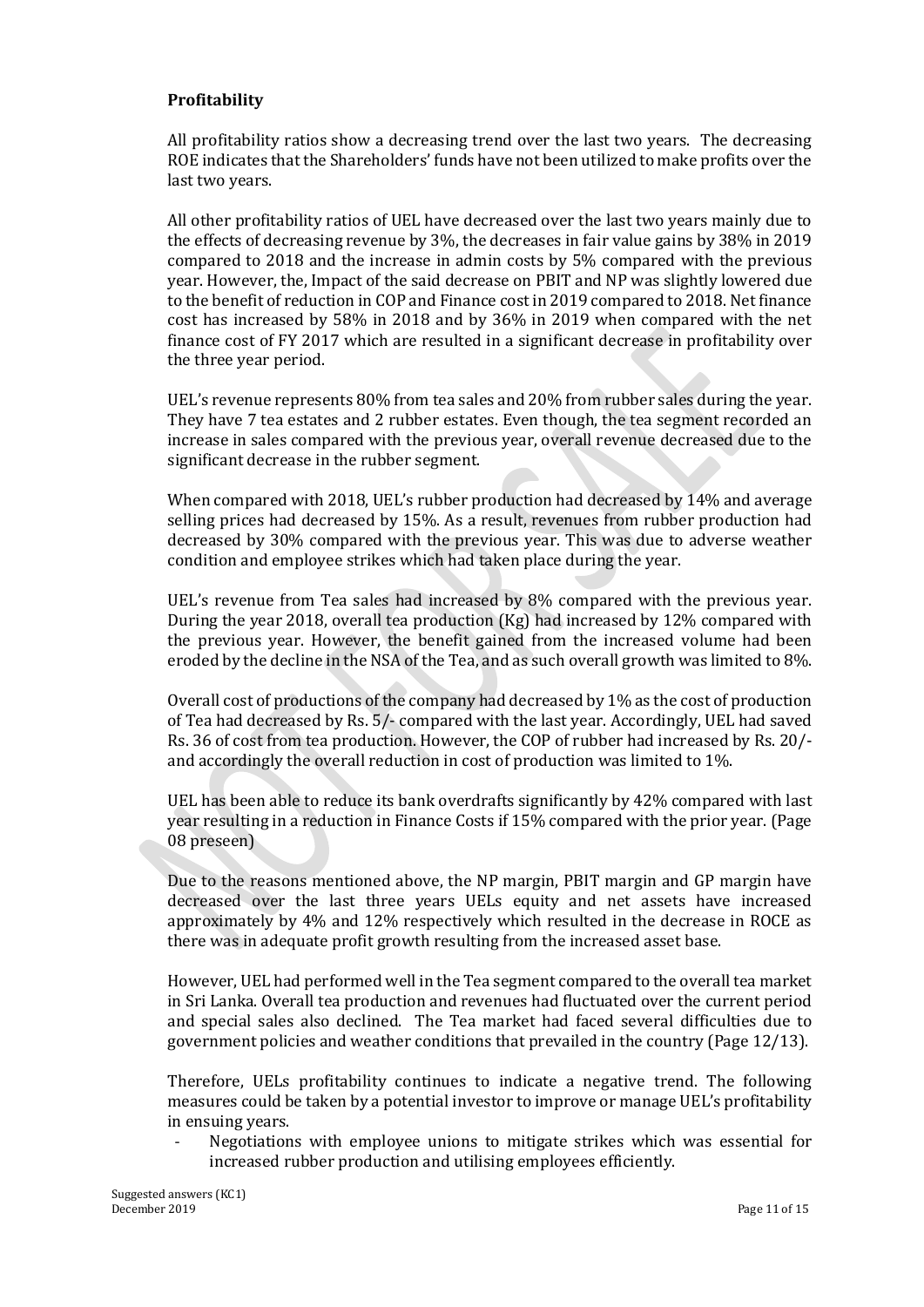- Interest cost of Bank Overdraft is too high. Accordingly, UEL may dispose part of financial assets to repay the bank overdrafts.
- Introduce/ Consult with plantation professionals to identify the reasons for the lessor FV gain and the address the agriculture related issues (only MD has the plantation experience).
- Improve productivity of Estate 05 as this estate had more Hectares but a factory which had limited capacities compared with the other estates.
- Buy back Gayan's 30% stake using the General Reserve. UEL may use related party receivables balances to process this.
- Limit directors drawings and repay the bank OD or charge interest on Directors drawings
- Sale of idle assets to avoid depreciation and also use the proceeds for settlement of borrowings
- Analyze operational expenses and control unnecessary expenditure.
- As the global tea market is growing, there is a possibility of capturing new markets and increasing sales.
- Use of new technology to reduce staff and so reduce direct and indirect staff cost as well as possible losses due to strikes

## **Solvency**

| Ratios     | 2019 | 2018 | 201' |
|------------|------|------|------|
| Debt Ratio | 49%  | 52%  | 57%  |

The debt ratio measures the extent of a company's leverage and UELs leverage has improved over the years. The ratio indicates that 49% of the total assets of UEL were funded through interest-bearing borrowings. UEL was less reliant on debt finance in 2019, Borrowings had decreased by 10% compared with last year and total assets had increased only by 4% and resulting in an improvement to the debt ratio. A significant decrease in current liabilities (35%) led by decrease in OD and Payables, resulted in a decrease in total debt over the last two years.

Increasing leverage could create solvency issues in UEL as the company does not appear able to meet its borrowing obligations. It is difficult to set a benchmark for this ratio as it depends on the nature of the industry. However, indication of the existence of lesser debtors (total debtors equals to 7% of revenue) indicates that UEL receives regular cash inflows from their sales. As such UEL may not face significant financial difficulties in the short term and may focus on obtaining debt finance for future expansion projects such as Hydropower.

Based on the current financial position of UEL the following steps could be taken to improve its gearing.

- Revaluation of tangible assets and investment properties which are carried at cost
- Use of potential proceeds from share buyback/disposal of subsidiary to repay the interest-bearing borrowings.
- Reduce working capital. This may be achieved by negotiating a longer credit period when paying accounts payable (it has reduced by 57 days compared to 2018) which in turn would produce cash flows to pay down interest bearing debt.
- Increase profitability (refer above) and use the cash inflows to repay the interest bearing debt
- Limit chairman's drawings and RPT lending and use such amounts to repay debts.
- Consider the potential conversion of RPT payables in to equity.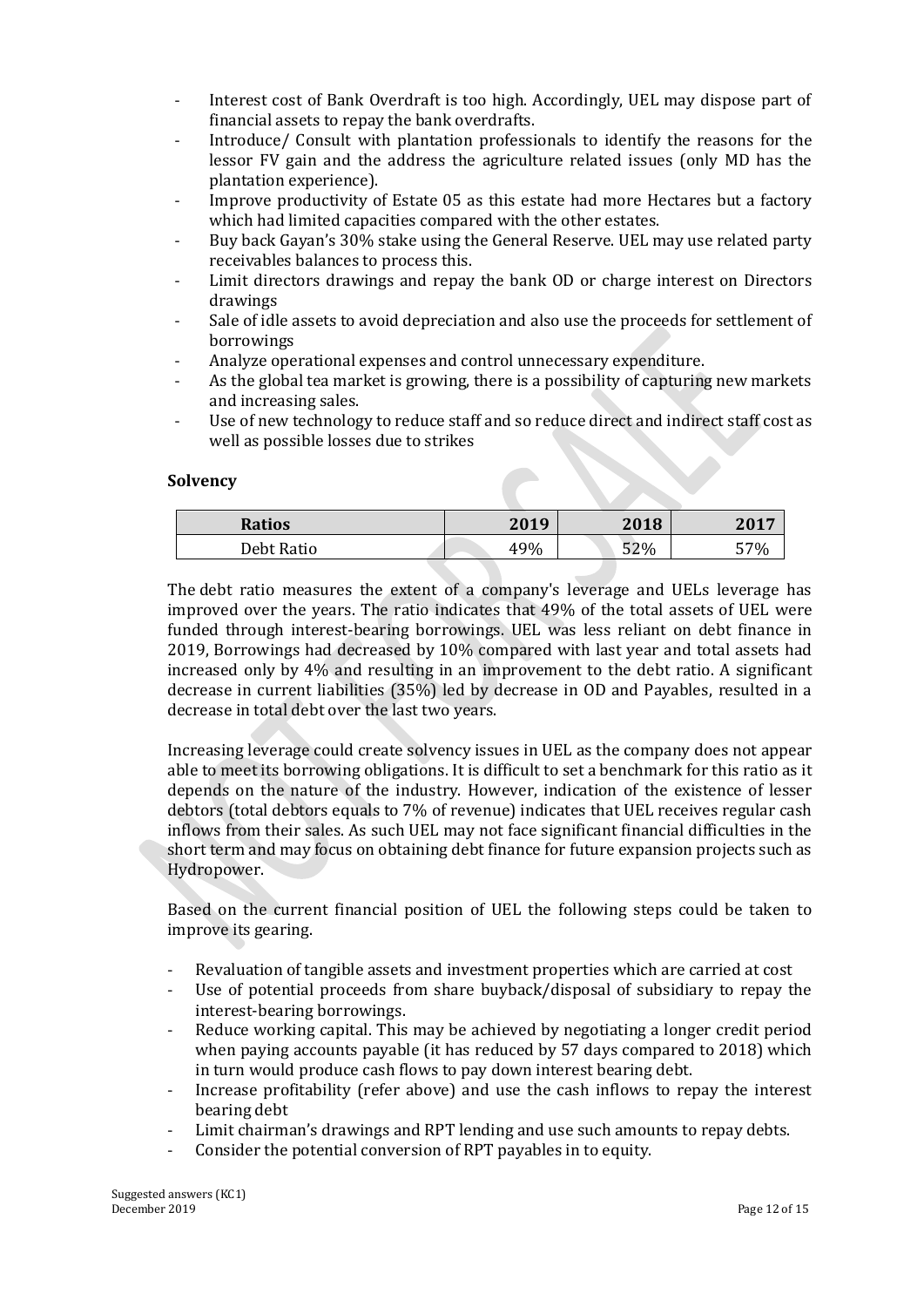## **Liquidity Ratios**

| <b>Ratios</b>        | 2019   | 2018   | 2017                 |
|----------------------|--------|--------|----------------------|
| <b>Current Ratio</b> | 0.91:1 | 0.76:1 | 0.72:1               |
| Quick Ratio          | 0.71:1 | 0.64:1 | $0.61:$ <sup>1</sup> |

These ratios show whether current assets or liquid assets used in calculating the quick ratio are sufficient to meet future commitments to pay off current liabilities. Based on these ratios, it appears that UEL has improved its short-term liquidity position over the last two years. Generally, a ratio of less than 1 indicates a liquidity problem but based on UELs nature of operations, they may not face such difficulties as they have regular cash inflows from sales and a very short collection period.

Improvement in current ratio and the quick ratio resulted from reducing the current liabilities over the prior years. Even though, UELs current assets had decreased by 23% compared to the previous year, its current liabilities had decreased from 35% and which resulted in improving these ratios. There is no significant impact on inventories as they has remained almost the same in each year.

Considering the current financial structure of UEL, management may take the following actions to further improve these ratios.

- Sale of non-current financial assets as this seem to be generating less income and use the proceeds to repay bank overdraft
- Structuring related party transactions to match the working capital cycle.
- Negotiation with banks to extend the repayment periods of loans.
- Considering the potential conversion of RPT payables in to equity or non-current liabilities.

## **Efficiency Ratios**

| <b>Ratios</b>                                | 2019 | 2018 | 2017 |
|----------------------------------------------|------|------|------|
| Accounts receivable collection period (days) | 25   |      |      |
| Accounts payable payment period (days)       | 80   | 127  | 79   |
| Inventory turnover period (days)             | 51   | 50   |      |

Efficiency ratios are used to calculate a company's operating cycle which were 5 days, 66 days and 14 days respectively in 2019, 2018 and 2017.

The operating cycle indicates the levels of financing that a company requires, as it gives the average number of days that a company is 'out of pocket' from the day on which it paid its supplier until the day on which its customer pays the company.

Currently UEL has sound efficiency ratios as they have been able to turnover their inventory quickly and collect the receivables quickly. They are therefore not facing significant cash difficulties, also partly insulated by the nature of the business, where they can recover debts easily.

However, the debtor collection period and payables payment period have been highly volatile over the last two years but the inventory holding period has remained less volatile. The collection period showed negative trend compared to prior years as it is increasing. This may be due to the lowered enthusiasm of sales director Gayan, who did not have enough industry experience. Apart from that the decrease in revenue growth might have had an impact on the increase in the collection days.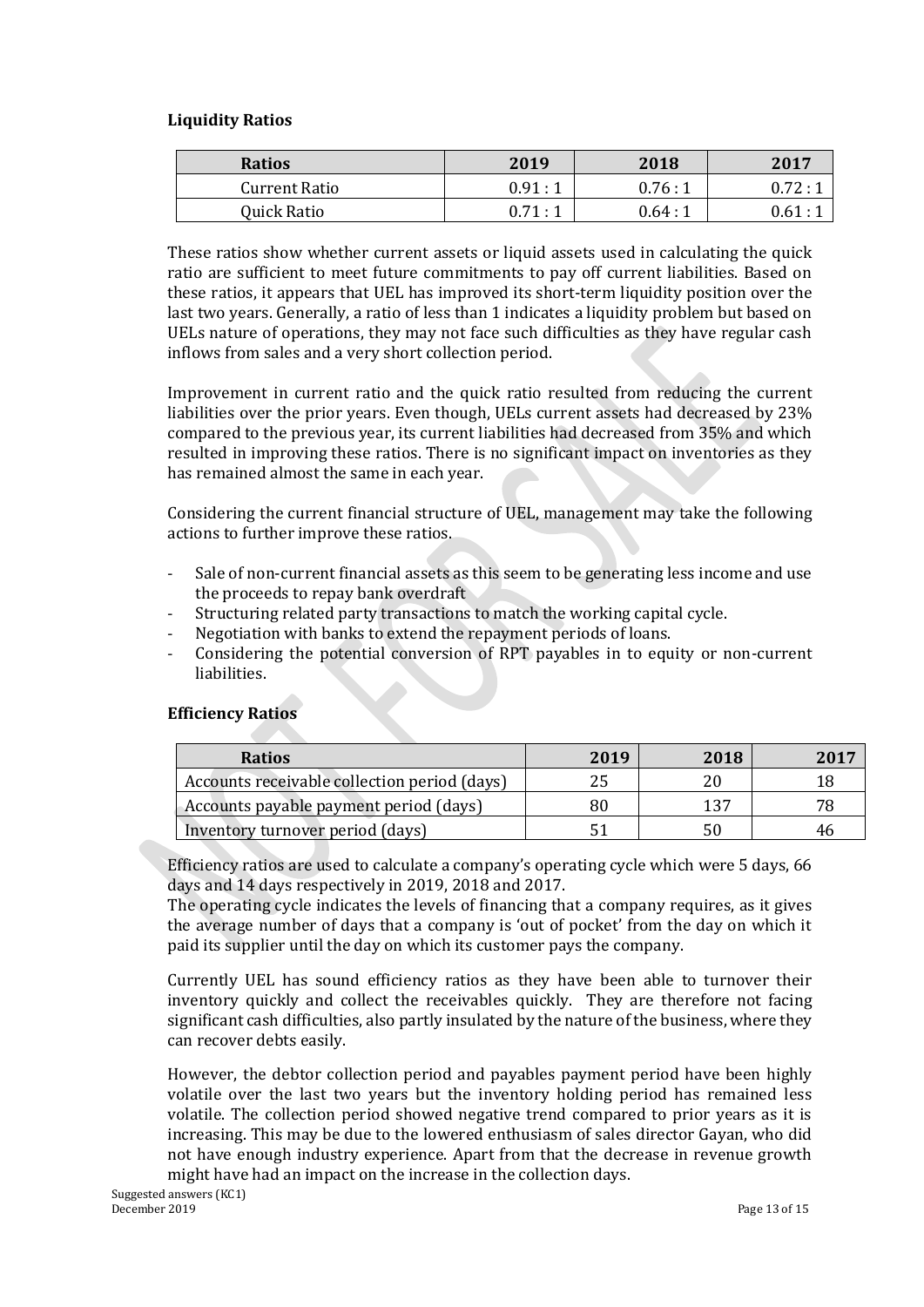Payables payment period reduced by 57 days compared to the prior year days. As the company is engaged in agricultural sector, these payables might relate to worker payments and chemical purchases. The volatility may also be caused by issues in 2018 and may not represent poor financial management. Cost of sales had not significantly changed compared to the previous year, as they had been able to reduce the tea production cost. The payables had decreased by 35% as UEL take steps to reduce the payment period by 57 days.

If UEL aims to improve efficiency ratios and reduce its operating cycle, this could be achieved by,

- Reducing the amount of time, it holds inventory, by limiting consumables, or production as soon as export orders are received.
- Follow-up of debtors or financing arrangement with banks to collect the export proceeds sooner.
- Negotiating increased terms with suppliers / or using the full terms offered by suppliers.

#### **Investor Ratios**

| <b>Ratios</b>                                       | 2019 | 2018   | 201<br>4 U |
|-----------------------------------------------------|------|--------|------------|
| <b>CDC</b><br>$\mathbb{R}^n$<br>ĽГ<br>. 119. .<br>ັ |      | $-4.6$ |            |

EPS shows how much money the company makes for each share of UEL. A higher EPS indicates more value to investors. Value created to the investors I.e. the EPS shows a decreasing trend over the last two years as UEL's profits decreased over this period due to reasons mentioned under the profitability analysis. Further UELs number of shares had increased by 50% compared to the FY 2017 which resulted in a higher EPS in 2017. Also, the earnings had decreased by 58% compared to the earnings in FY 2017.

UEL may take following measures to improve its EPS in ensuing years,

- Buy back Gayan's stake of 30% shares to reduce the number of shares
- Increase its profitability as suggested under profitability analysis